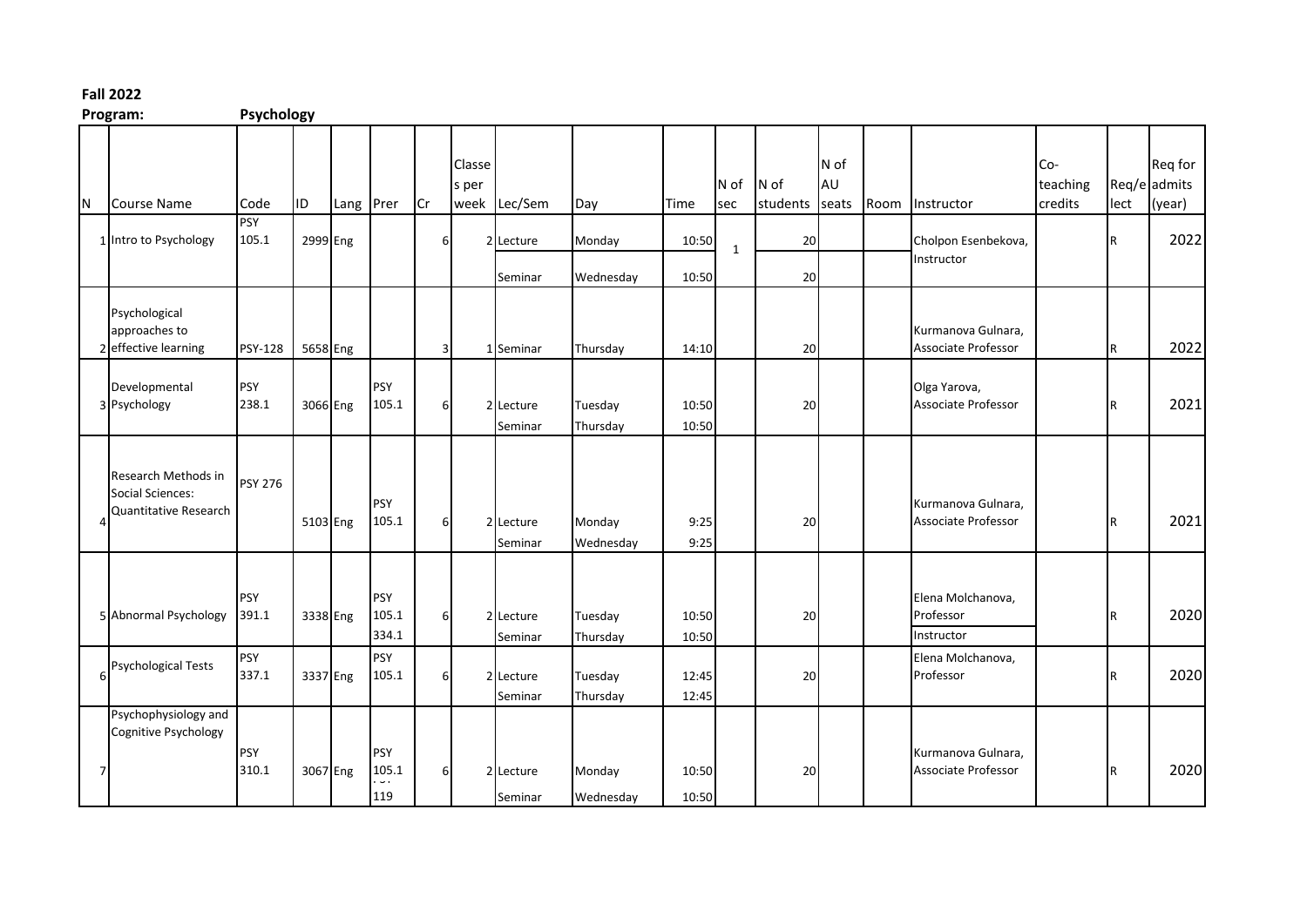|    | 8 Internship I                                                 | <b>PSY 298</b>      | 5104 Eng |                   | $\overline{3}$   | $\mathbf{1}$ | Seminar              | Tuesday                | 8:00           | 20 |  | Asel Myrzabekova,<br><b>Assistant Professor</b> | R | 2020 |
|----|----------------------------------------------------------------|---------------------|----------|-------------------|------------------|--------------|----------------------|------------------------|----------------|----|--|-------------------------------------------------|---|------|
|    | 9 Senior Thesis I                                              | <b>PSY</b><br>411.1 | 3779 Eng | <b>PSY</b><br>374 | 6                |              | 2 Lecture<br>Seminar | Monday<br>Wednesday    | 8:00<br>8:00   | 20 |  | Asel Myrzabekova,<br><b>Assistant Professor</b> | R | 2019 |
|    | Happiness:<br>10 private/public feeling                        | <b>PSY 363</b>      | 5281 Eng |                   | $6 \mid$         |              | 2 Lecture<br>Seminar | Monday<br>Wednesday    | 14:10<br>14:10 | 18 |  | Mohira Suyarkulova,<br>Associate Professor      | E |      |
|    | 11 Special Psychology                                          | <b>PSY</b><br>209.1 | 4224 Eng |                   | $6 \overline{6}$ |              | 2 Lecture<br>Seminar | Tuesday<br>Thursday    | 9:25<br>9:25   | 18 |  | Olga Yarova,<br>Associate Professor             | E |      |
|    | Mental health in global<br>12 perspectives                     | <b>PSY-345</b>      | 5648 Eng |                   | 6                |              | 2 Lecture<br>Seminar | Wednesday<br>Wednesday | 15:35<br>17:00 | 18 |  | Elena Molchanova,<br>Professor                  | E |      |
|    | 13 Psychology of conflict                                      | PSY/ICP/<br>SOC     | 4131 Eng |                   | 6                |              | 2 Lecture<br>Seminar | Friday<br>Friday       | 9:25<br>10:50  | 18 |  | Nina Bagdasarova,<br>Professor                  | E |      |
|    | Feminism and<br>14 Psychology                                  | <b>PSY-294</b>      | 5636 Eng |                   | 6                |              | 2 Lecture<br>Seminar | Friday<br>Friday       | 15:35<br>17:00 | 18 |  | Mohira Suyarkulova,<br>Associate Professor      | E |      |
|    | <b>Applied Behavior</b><br>Analysis for Diverse<br>15 Settings | <b>PSY 369</b>      | 4372 Eng |                   | 6                |              | 2 Lecture<br>Seminar | Wednesday<br>Wednesday | 15:35<br>17:00 | 10 |  | Olga Yarova,<br>Associate Professor             | E |      |
| 16 | <b>Group Counseling</b>                                        | <b>PSY 405</b>      | 4200 Eng |                   | 6                |              | 2 Lecture<br>Seminar | Thursday<br>Thursday   | 17:00<br>18:25 | 9  |  | Elena Kosterina,<br>Associate Professor         | E |      |